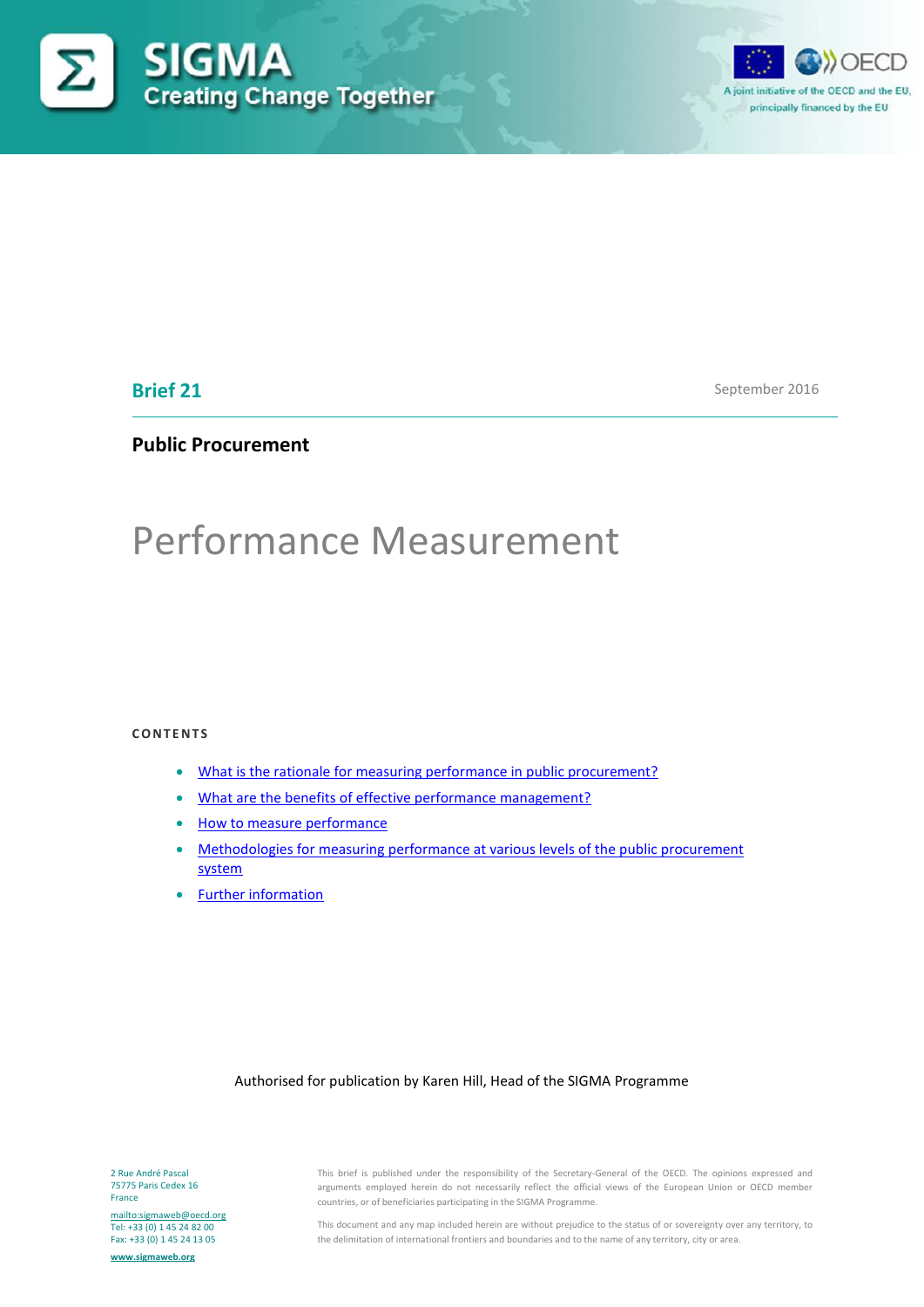## <span id="page-1-0"></span>**What is the rationale for measuring performance in public procurement?**

Public procurement contracts represent a major share of any country's gross domestic product (GDP) and public expenditure budget. According to the European Commission's *Annual Procurement Implementation Review 2013*, public procurement in the European Union (EU) accounted for 19% of EU GDP in 2011. These levels of expenditure alone provide sound reasons for analysing the performance of public procurement operations at all levels.

The overriding objective of a state's public procurement system is to deliver efficiency and "value for money" in the use of public funds, while adhering to EU requirements and to national laws and policies. Performance measurement seeks to answer the fundamental question of whether the procurement system and operations ultimately deliver in accordance with the main objectives set.

Three different levels of performance measurement within a public procurement system are broadly identifiable**[1](#page-1-2)** . There are close links between the three levels in terms of performance interdependency. However, the needs, objectives and methodologies for measuring performance can differ.

- **National (meta) level** assesses the performance of the national public procurement system;
- **Contracting authority (macro) level**  assesses the performance of contracting authorities' operations;
- **Contract management (micro) level** assesses the delivery of an individual contract.

## <span id="page-1-1"></span>**What are the benefits of effective performance management?**

The main benefits of effective performance management are outlined below, with reference to the three different levels of performance measurement, as identified above.

**National (meta) level**: Good quality information on the performance (standard or quality) of the public procurement system at the national level:

- assists policy makers in understanding how various policy goals interact and how policy impacts on the overall performance of the procurement system;
- enables governments and parliaments to improve the quality of decision making and to take constructive and long-term actions that will most effectively develop their public procurement systems (for example, in terms of procurement policy and regulatory reform, institutional development and capacity strengthening);
- provides governments with stronger incentives to improve their public procurement system and help them to set priorities for reform actions in the area of public procurement and to monitor progress against the objectives set;
- provides valuable information for the assessment of the public expenditure system.

**Contracting authority (macro) level:** A good performance measurement system can assist contracting authorities in the effective implementation of their operational goals and strategies and in decision making as it:

• provides information that puts them in a better position to determine the degree of efficiency and effectiveness of their procurement operations as a whole and at the level of individual projects, such as major infrastructure projects;

<span id="page-1-2"></span><sup>&</sup>lt;sup>1</sup> The Contact Committee of the Supreme Audit Institutions of the European Union introduced the meta, macro and micro levels in the Public Procurement Audit booklet (2010).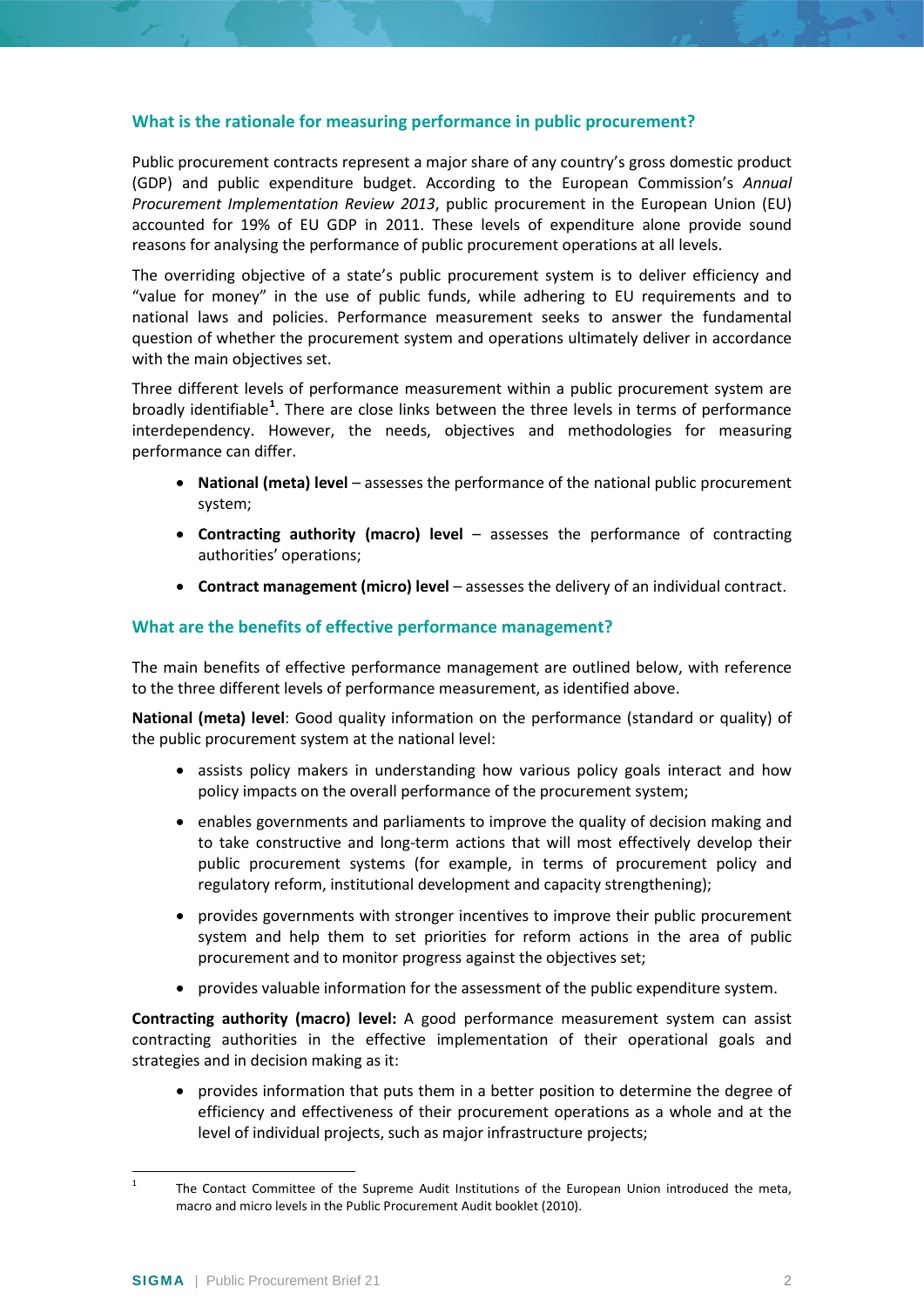- identifies strengths and weaknesses in their procurement operations and monitors progress over time, thereby assisting in setting the correct priorities and in taking the appropriate actions to improve weak areas;
- forms an integral part of long-term strategic and operations planning, which includes the annual budget process, management and staff development.

**Contract management (micro) level:** Contract management at individual contract level, with its linkage to payment mechanisms:

- provides incentives for the improved and higher-quality delivery of contract requirements;
- assesses whether a contract works efficiently and delivers "value for money";
- provides valuable feedback and confirmation of the extent to which the procurement process has been efficiently planned and managed, in particular with regard to:
	- o design of technical specifications or terms of reference;
	- o choice of contracting strategy and contract model;
	- o choice of procurement procedure;
	- o setting of selection and award criteria;
	- o conduct of the tender evaluation;
	- o award of the contract;
- will generate good arguments and incentives for change and improvement of all parts of the procurement process and of internal and external relationships through the continuous review of lessons learned;
- will ensure, where benchmarking is used as a performance measure, that a contracting authority is in a position to compare its own performance and results with the contracting authorities responsible for similar types of operations.

## <span id="page-2-0"></span>**How to measure performance?**

**Challenges:** Setting up and running effective performance management systems is a complex matter that can raise a number of challenges. It is helpful to understand these challenges in advance and take them into account when planning and implementing performance measurement systems. The following challenges are common to performance measurement systems at all of the three levels outlined above:

- **Consistent policy goals and objectives:** Policy goals and objectives that change or are inconsistent can render performance measurement systems meaningless and can act as a constraint on opportunities to maximise the economic outcome and efficiency of public procurement operations. Consistency in policy and objectives is therefore a critical element in ensuring effective performance assessment and management.
- **Accurate and reliable statistical information:** Performance assessment and management is dependent on good quality, relevant and appropriate data, which must be collected in a robust and consistent manner and based on strong research methodology. Significant efforts need to be made to ensure that the information collected is of practical use.
- **Defined and measured efficiency:** Performance measurement often seeks to measure "efficiency", but there is no single definition or way in which to measure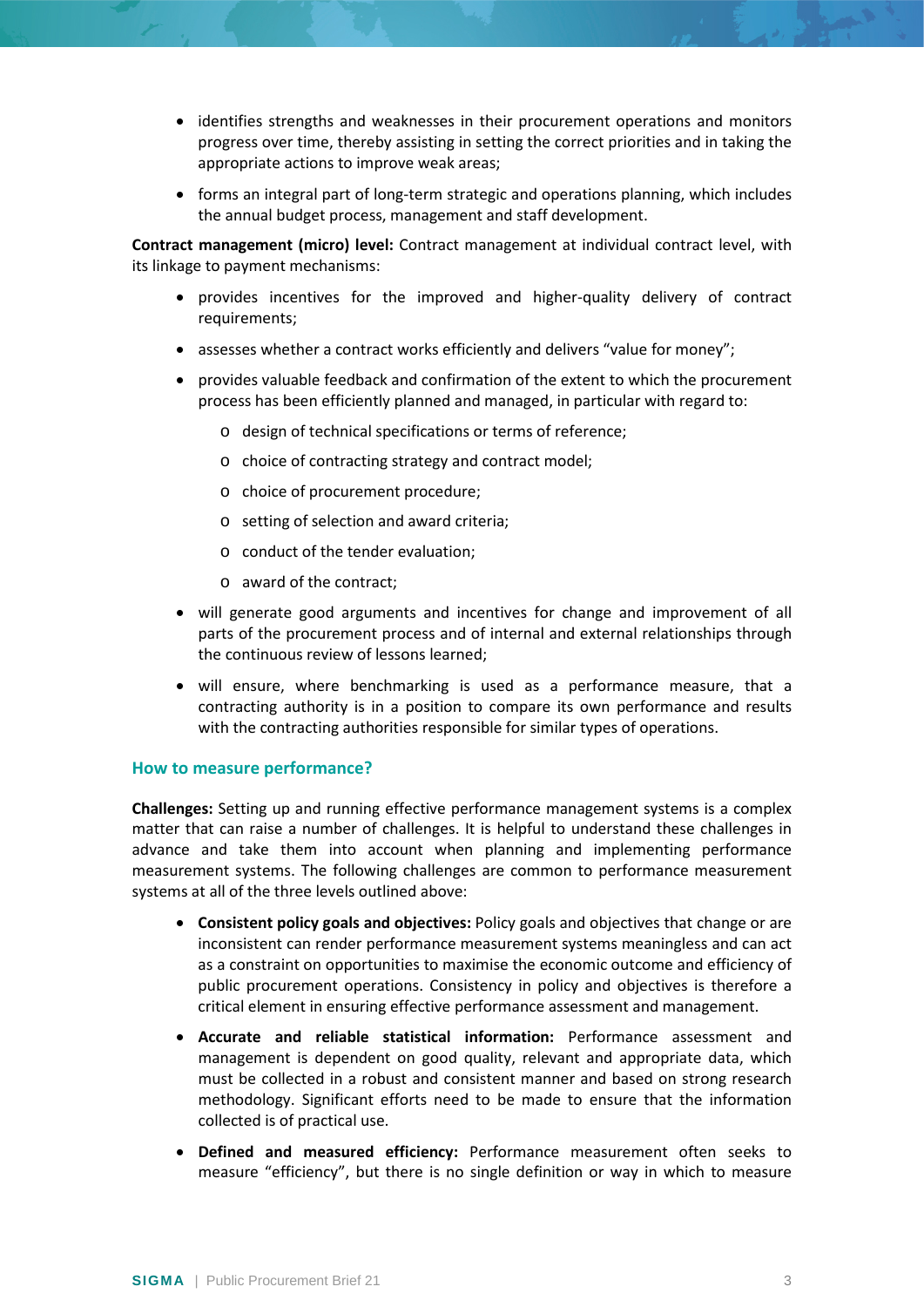efficiency. Care therefore needs to be taken to ensure that a clear definition is agreed and applied consistently.

- **Introduction of a performance-driven culture:** Regulatory and institutional mechanisms may offer few incentives to contracting authorities to strive for improved efficiency or better performance, although these authorities may seek such improvements if driven by economic imperatives or by concerns relating to improvements in quality. Consideration therefore needs to be given to the way in which regulatory and institutional mechanisms support positive performance assessment.
- **Strong central support and guidance:** Many of the above factors are dependent on strong central support and guidance, both at central government level and within particular institutions. A broad information campaign may be required, led by organisations with a clear mandate and with national-level guidance documentation and support. A national-level policy decision may also be required, obliging contracting authorities to implement meaningful performance management systems and to provide relevant information for the purposes of collecting national data.
- **Available information:** Information that is not disseminated widely may be of little practical use, and therefore the reporting of achievements and results is important. The results and findings should be presented in an annual report and made accessible in a transparent manner within the public administration for comparative and benchmarking purposes, as well as to the general public. With reference to the fundamental objectives set for the operations and procurement measurement system, the report should 1) describe the main findings in terms of strengths and weaknesses of public procurement operations, and 2) define a list of recommended actions for improvement of the system. The results should form part of strategic planning in the short and medium terms.

#### **Note**: Baseline requirements, output indicators, and input indicators

It is important for the measurement of performance at all three levels to establish baseline requirements and to set performance indicators. The following note provides some information on these activities.

**Baseline requirements:** One key activity is to prepare *a baseline* against which performance will be measured, where the baseline represents a chosen standard under each indicator, against which the assessment will be made and compared. In principle, the baseline represents the level of performance (acceptability or outcome) that should be achieved at a certain point in time. It also constitutes the starting point for measuring the degree of progress over a specific period, for example one calendar year.

**Indicators:** Performance can be measured by various means, depending on the nature of the indicator used. Output indicators can normally be measured by means of a numerical system (for example, economic savings achieved), while input indicators, such as the quality of the procedural framework, normally require a systematic assessment by qualified assessors, which may be complemented by surveys and similar data-gathering tools.

**Performance targets:** The final component of the assessment system is the setting of performance targets in words or figures and/or a combination of both. The government will set some of these targets as part of the overall objectives for public sector development and budget implementation, for example in terms of financial savings and efficiency improvements in public service delivery. Such (nationally set) goals will have to be implemented by contracting authorities, while the management of contracting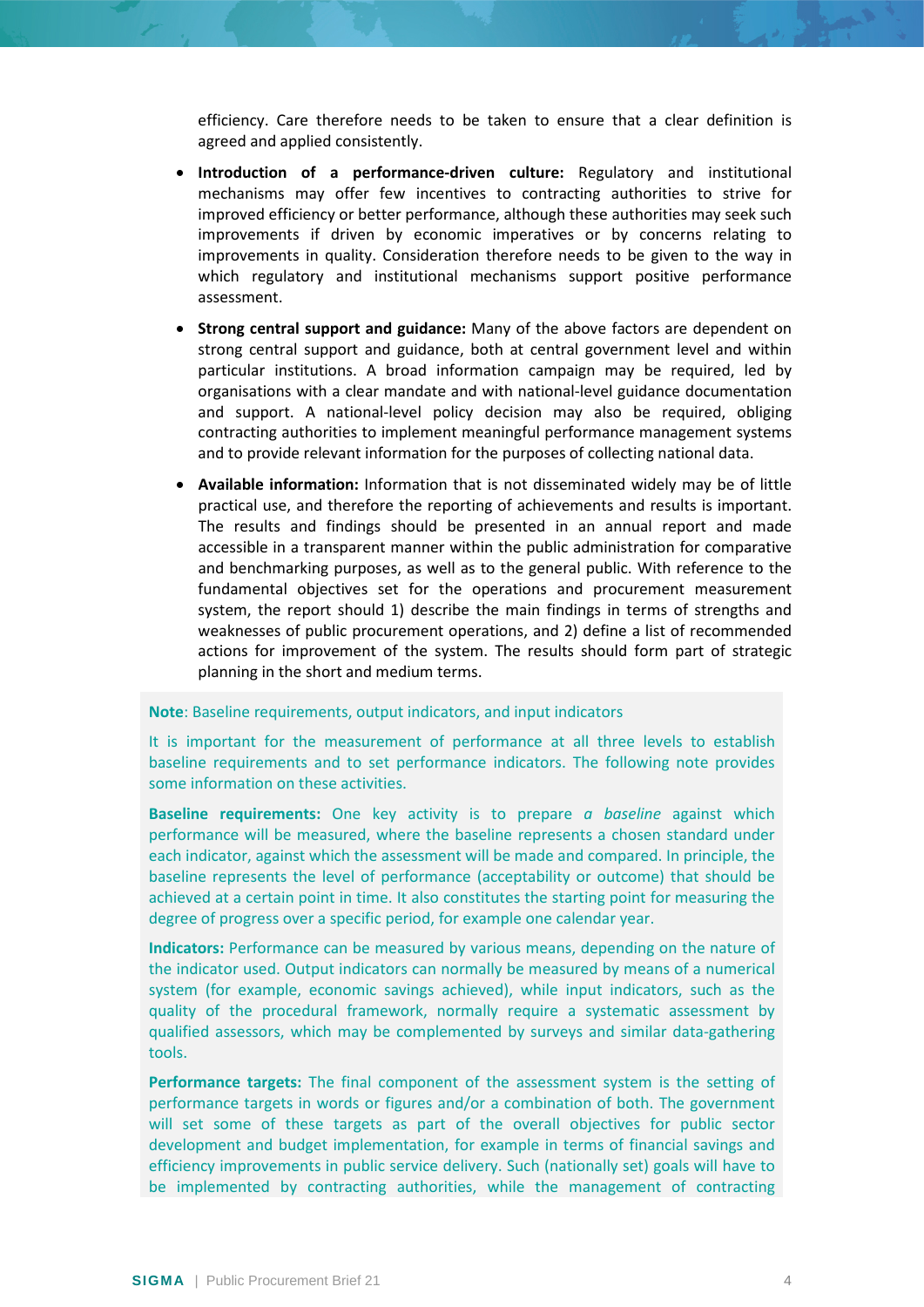authorities will set the operational goals that are exclusive to those authorities.

A general ambition has been the development of systems based on performance indicators, which is a common methodology in the economic field, in order to provide information and guidance on the quality or performance of public procurement. Usually, the selection of performance indicators is associated with *output indicators*, where quantifiable factors are used to a large extent to measure the performance of a system. Output indicators show whether a system works in accordance with a given standard set of factors, but they do not attempt to explain why a certain result is achieved. An example of an output indicator in the procurement field is the value of monetary indicators, such as savings and efficiency improvements. However, relying solely on output indicators is not a sufficient method to measure the standard and progress of a public procurement system.

It is equally important to include *input and process indicators*, since they lay the foundation for the generation of economic output within a public procurement system. It is very important to be able to control and/or understand how this output has been achieved in order to encompass the additional high-priority goals within public procurement, such as transparency, non-discrimination, fair treatment, and accountability. The instruments to secure these goals are traditionally associated with the design of the legislative and regulatory framework, the institutional set-up, and the mechanisms for control and complaints. Input indicators can only be assessed by means of "*subjective criteria"* based on qualified judgments by independent procurement professionals. Typical examples of input indicators are various procurement statistics (for example, the proportional share of the use of the open procedure and the number of annual complaints) and perception indexes (for example, the user-satisfaction index).

## <span id="page-4-0"></span>**Methodologies for measuring performance at various levels of the public procurement system**

The following section sets out some examples of methodologies that could be used to determine performance at the three levels identified above.

#### **Methodologies at national (meta) level**

- **Peer reviews and assessments:** A peer review is an instrument developed by the Organisation for Economic Co-operation and Development (OECD), which has been used for a long time for diagnosing public sector operations, including public procurement. The peer review team consists of international senior experts with extensive background and expertise in the area under review. The purpose is to identify strengths and weaknesses (performance review) in the procurement system, with special focus on the main components, such as legislative and institutional frameworks, procurement organisations in terms of capacity and capability, and markets. Based on the analysis and conclusions, the peer review team provides recommendations for improvements where needed, but it is for the country to decide on the actions to be taken.
- **Regulatory impact assessment:** The role of a regulatory impact assessment (RIA) is to provide a detailed and systematic appraisal of the potential impacts of a new law or regulation in order to assess whether the law or regulation is likely to achieve the desired objectives.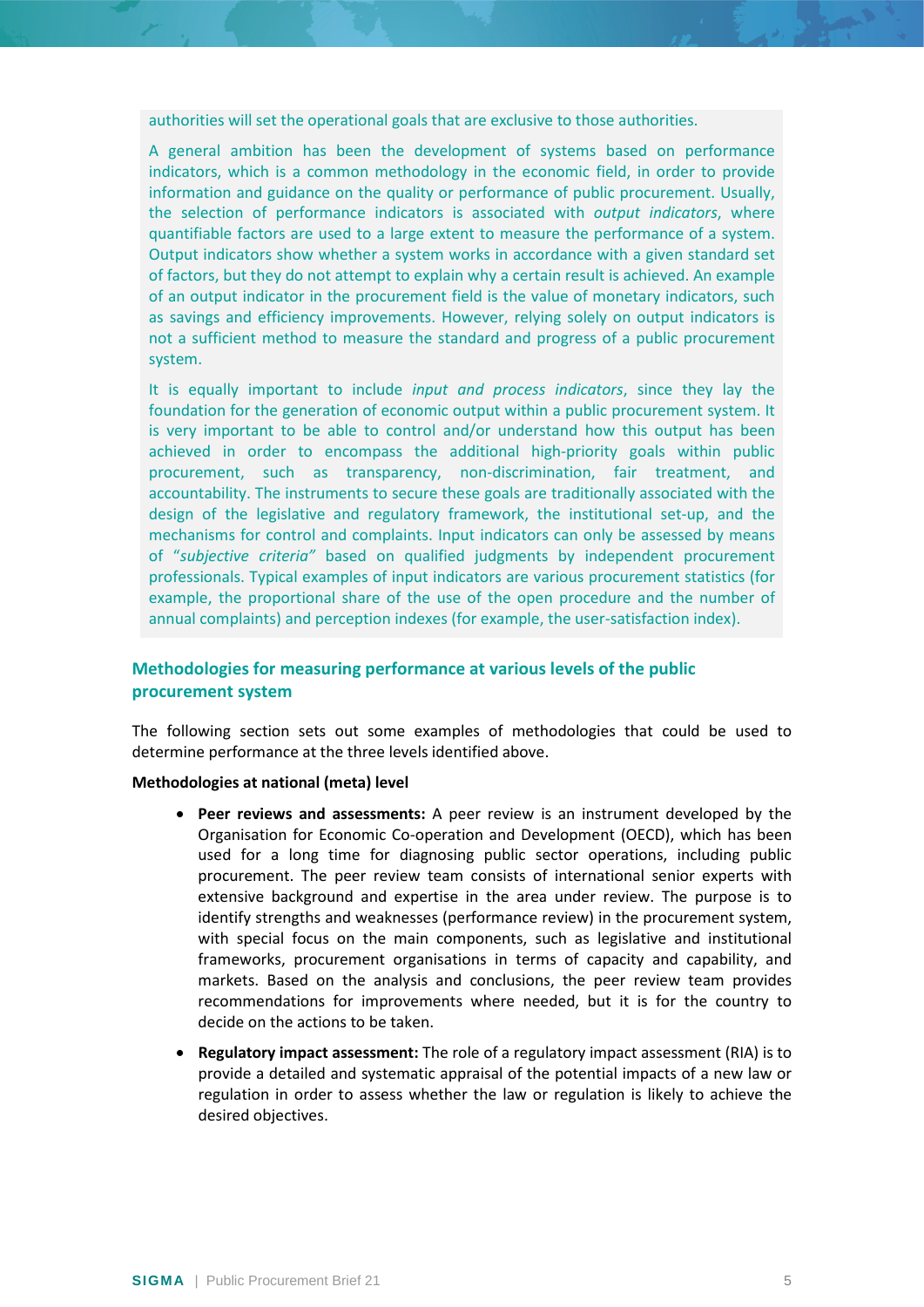- EU Member States are required to implement the procurement directives<sup>[2](#page-5-0)</sup> in the public procurement law, where those directives apply, and to ensure that all other specific national provisions comply with the fundamental rules and principles of the Treaty<sup>[3](#page-5-1)</sup>. A Member State nevertheless has significant freedom in the way in which it chooses to implement these requirements in detail.
- The need for RIA arises from the fact that regulation commonly has numerous impacts, which are often difficult to foresee without detailed study and consultation with the affected parties. Economic approaches to the issue of regulation also emphasise the high risk that regulatory costs may exceed benefits. The RIA is primarily a methodology to be used before the adoption of new legislation, but there is nothing to prevent the use of an RIA in relation to existing legislation as a means of initiating regulatory reform. The OECD has published a number of documents on the use of the RIA methodology (see below in the section on further information).
- **Stakeholder surveys:** Regular surveys can be carried out, addressing important areas and issues connected to the performance of the public procurement system. These surveys should be disseminated, as appropriate, to a selection of contracting authorities, business associations and individual economic operators, audit institutions, universities and other important stakeholders with an interest in public procurement. The surveys could be prepared and managed by the public procurement office of the country or by an independent organisation or academic institution. If surveys are repeated on a regular basis, there is a possibility of capturing the differences in opinions from one survey to another. The results of the surveys should be used by the government as a basis for considering changes in the procurement system in the areas where problems have been identified.
- **External audit institutions:** External audit institutions have important tasks, on an *ex post* basis, in the identification of strengths and weaknesses in the execution of public procurement operations at the level of contracting authorities. Their audits aim to determine the extent of compliance or non-compliance with laws and regulations as well as the performance and achievements that have been made in relation to the objectives and targets set for a procurement activity.

## **Methodologies at contracting authority (macro) level**

The methodologies at this level are prepared with the objective of providing a "good practice" basis for contracting authorities on how to measure the performance of their procurement operations. Governments may also use the data emanating from the performance assessment at this level for the purpose of monitoring and evaluating public procurement operations and with a view to drawing conclusions on the impacts of the legal and institutional frameworks. The results of a performance measurement system at the contracting authority level may provide valuable input into national aggregate achievements, such as budget savings and general quality improvements in the delivery of public services.

<span id="page-5-0"></span><sup>&</sup>lt;sup>2</sup> Directive 2014/23/EU on the award of concession contracts, 26 February 2014; Directive 2014/24/EU on public procurement and repealing Directive 2004/18/EU, 26 February 2014; Directive 2014/25/EU on procurement by entities in the water, energy, transport and postal services sectors and repealing Directive 2004/17/EC, 26 February 2014; Directive 89/665/EEC on the coordination of the laws, regulations and administrative provisions relating to the application of review procedures to the award of public supply and public works contracts, 21 December 1989, as amended.

<span id="page-5-1"></span> $3$  Treaty on the Functioning of the European Union – consolidated version of the Treaty on the Functioning of the European Union, *Official Journal of the European Union*, C 326, 26 October 2012. The Treaty is referred to in the Procurement Brief as "TFEU" or "Treaty".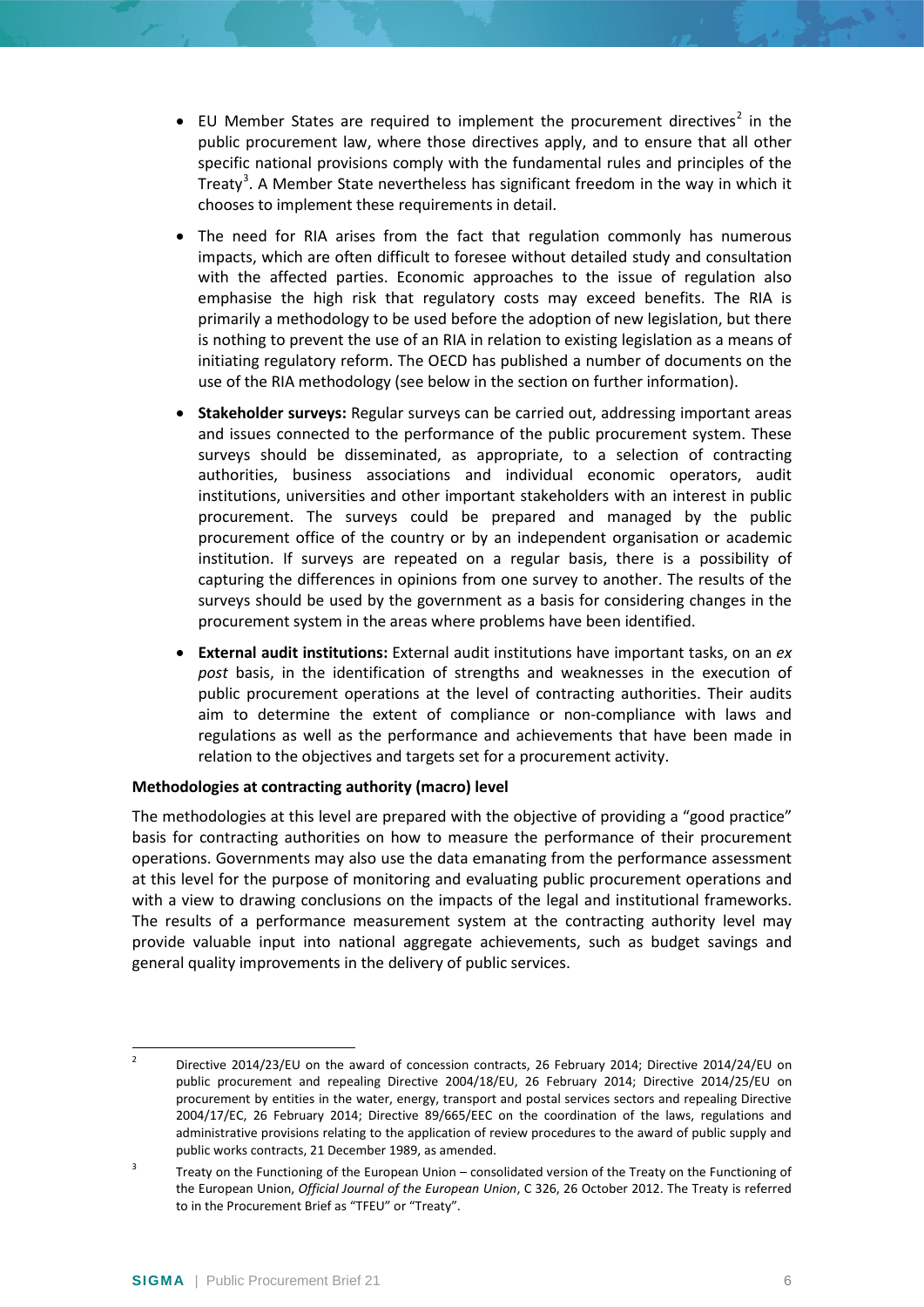**Setting performance targets:** The performance targets used should be:

- *relevant* to what the organisation is aiming to achieve;
- *attributable* it must be possible to influence the activity measured with actions that can be attributed to the organisation, and it should be clear where accountability lies;
- *well-defined* with a clear, unambiguous definition so that data will be collected consistently and the measure will be easy to understand and use;
- *timely* producing data both regularly in order to track progress and rapidly so that it is still useful;
- *reliable* accurate enough for their intended use and responsive to change;
- *comparable* with either past periods or similar programmes elsewhere;
- *verifiable* with clear documentation supporting them, so that the processes producing the measure can be validated.

## **Some examples of performance targets, indicators, and measurement at contracting authority level**

#### **I. Measuring economic efficiency**

- Annual cashable savings: For goods and services for which the price does not fluctuate with the market – based on a representative basket of contracts with an identical composition (product-wise or service-wise and in number) that ensures consistent calculation over time and is not subject to rapid specification changes – the price and cost development are determined with reference to year 1 and are applied to the whole procurement volume.
- Individual price analyses: For goods and services that are subject to rapid price fluctuations and specification changes, such as information and communication technology (ICT) and utilities, individual price analyses should be carried out, with reference to the baseline year, in order to determine the extent of savings or losses.
- Annual cashable efficiencies in the procurement function (other than price): The measurement of verifiable, cashable savings by carrying out comparative cost/benefit analyses from year X to year Y of the procurement function. Efficiencies include the same or improved results with fewer resources and transforming efficiency gains, through improvements either in output (e.g. technology improvements) or input (e.g. collaboration, logistics and processes).
- Project/contract implementation efficiency: For one-off projects, such as capital investment and infrastructure projects, the feasibility study (business case), together with a detailed set of performance targets, including costs and implementation deadlines, constitutes the baseline against which the performance of the project is measured.

### **II. Measuring the quality of the procurement function and procedures**

Examples of possible indicators:

- The average period for planning and preparation should not exceed X days.
- The average cost for the planning and preparation of tenders should not exceed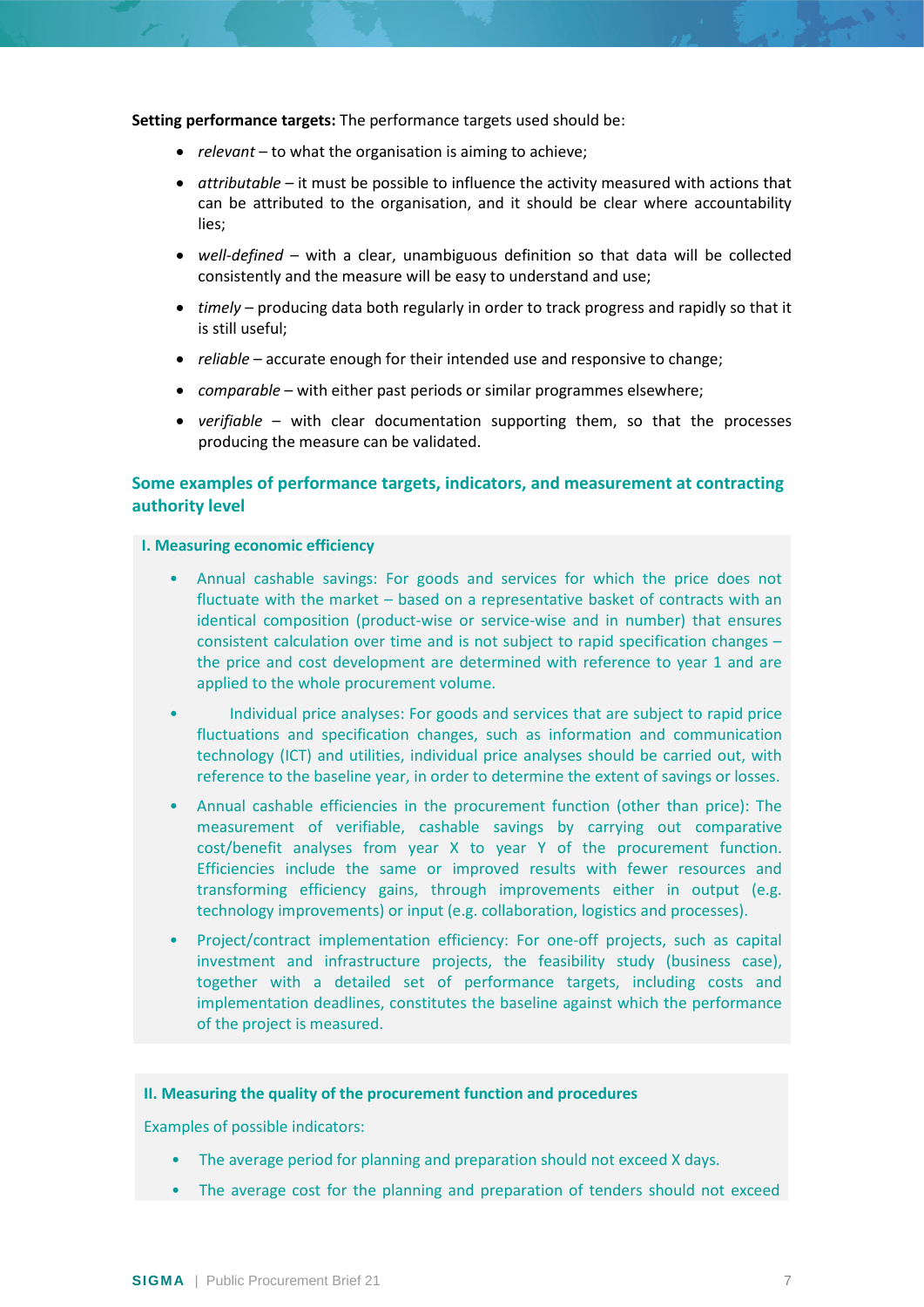### EUR X.

- Competitive procedures, such as open and restricted procedures, including competitive procedures below EU thresholds, should be used in no less than X% of the total number of procedures (and X% where the threshold(s) exceed(s) EUR X).
- Non-competitive procedures, such as the negotiated procedure without prior publication of a contract notice (and direct awards), should be kept to a minimum and should not exceed X% of the total number of procedures.
- The average participation rate in connection with open invitations during a calendar year should not be fewer than X tenderers or applicants.
- The number of contracts awarded to small and medium-sized enterprises should normally not be fewer than X% of the total number of contracts awarded during a calendar year.
- The number of complaints during a calendar year should not exceed X% of the total number of tender procedures conducted.
- The percentage of e-procurement should be no less than X% of the total number of tenders during a calendar year, starting from X year.

### **III. Measuring the standard of external and internal relations and collaboration**

Methods of measurement:

- An annual "supplier satisfaction survey" aims to ensure that the majority of suppliers are satisfied with the collaboration with the contracting authority.
- An annual "internal customer survey" aims to ensure that the majority of internal clients are satisfied with the services of the procurement organisation.

Possible indicators:

- The composite index on "supplier satisfaction" should be more than X on an agreed scale and should increase by Y% per year.
- The composite index on "internal customer satisfaction" should be more than X on an agreed scale and should increase by Y% per year.
- Procurement spending that is channelled through a collaborative framework contract/agreement issued by the contracting authority should not be less than X% of the total procurement volume.

**Benchmarking:** Benchmarking that involves the comparative study or analyses of successful procurement systems of all or a number of contracting authorities can be an excellent method of assisting with the definition of performance targets. Benchmarking data may also be made available nationally so as to ensure the use of a uniform performance measurement system throughout the country, which may also facilitate comparisons at a national level.

Benchmarking is also a method by which a contracting authority may compare its own operations in various aspects with comparable external undertakings, such as a similar contracting authority known for its excellence. Benchmarking can also be used for various other comparisons, such as prices or service levels.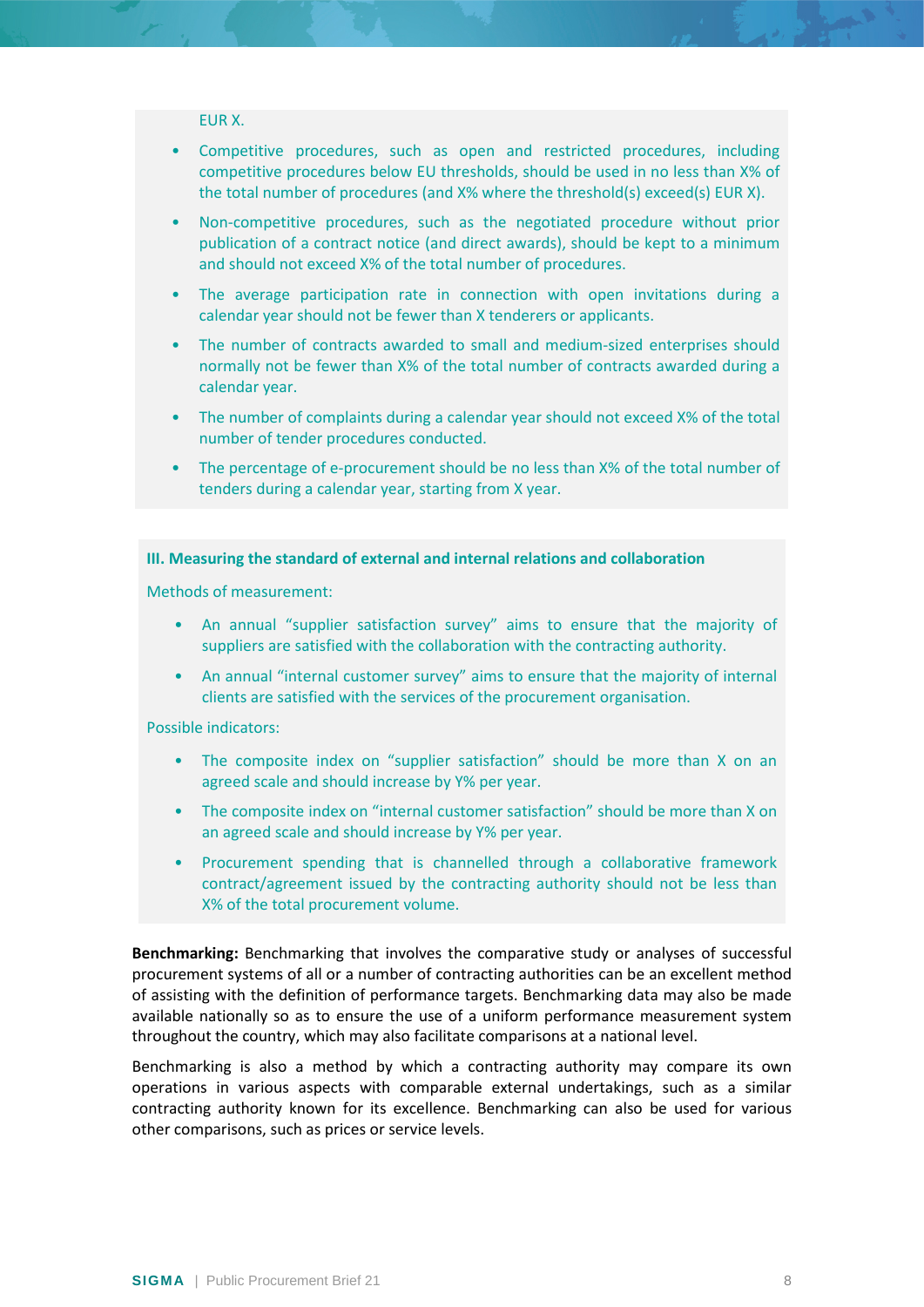#### **Methodologies at the contract implementation (micro) level**

<span id="page-8-0"></span>SIGMA Public Procurement Brief 22, *Contract Management,* which outlines methodologies that may be used for performance management of individual contracts, is divided into three broad areas: delivery management, relationship management, and contract administration. Performance measurement is part of the contract management process. Performance measurement of individual contracts will follow essentially the same route as described above, by setting out methods for information and data gathering and by defining performance areas, performance targets, baselines, indicators, measures and methods of analysis.